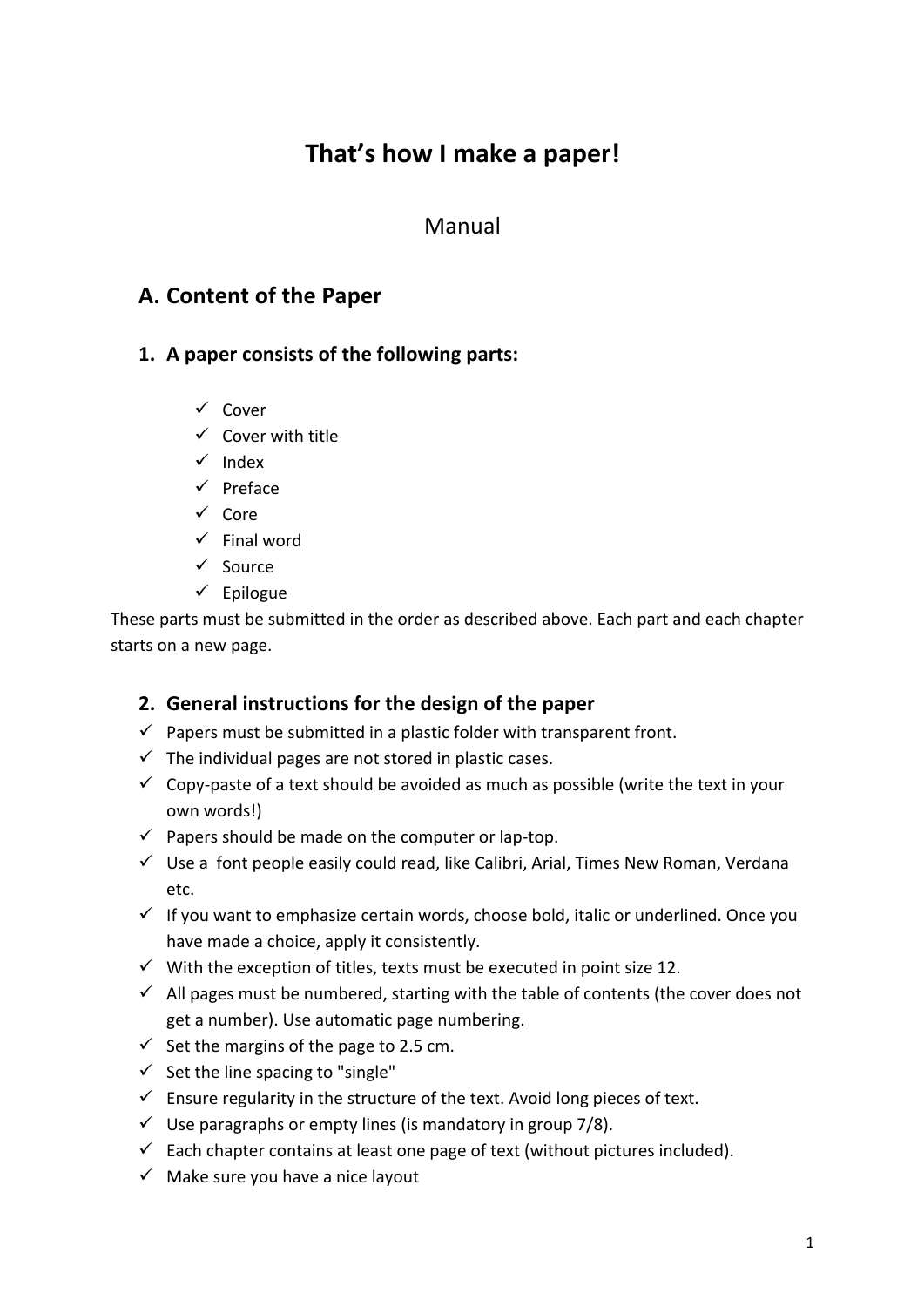### **3. Cover**

The workpiece must be handed in a plastic folder with a transparent front.

#### **Cover with title**

The following information must been shown on the title page:

- $\checkmark$  Title (starting with capital letter, ending without point)
- $\checkmark$  Name
- $\checkmark$  Class
- $\checkmark$  Illustration (s) (image)

### **4. Index**

In the *table of contents* all parts of the paper are mentioned. Behind each part is mentioned on which page this part starts. The table of contents should not be written in "story form", but should be listed. Both title and number of the chapter must be mentioned of all chapters. There are no illustrations or other texts on the page of contents.

## **5. Preface**

Write own in the preface:

- $\checkmark$  Why you made this paper
- $\checkmark$  Why you choose this topic.
- $\checkmark$  What you wanted to know about this subject.
- $\checkmark$  How you proceeded making this work.

In a paper with a research question, you describe your hypothesis and research question in the preface.

### **6.** The core of the paper

The core is divided into chapters.

Tips:

 $\triangleright$  Make first a mind map. Write in the middle your subject and ask yourself what you want to know about this subject and what you can already tell. Choose at least four topics. Then make a list of subtopics per subject. This finally will be the content of your chapters.





*What do you know already?* **Goal::** what do you want to know?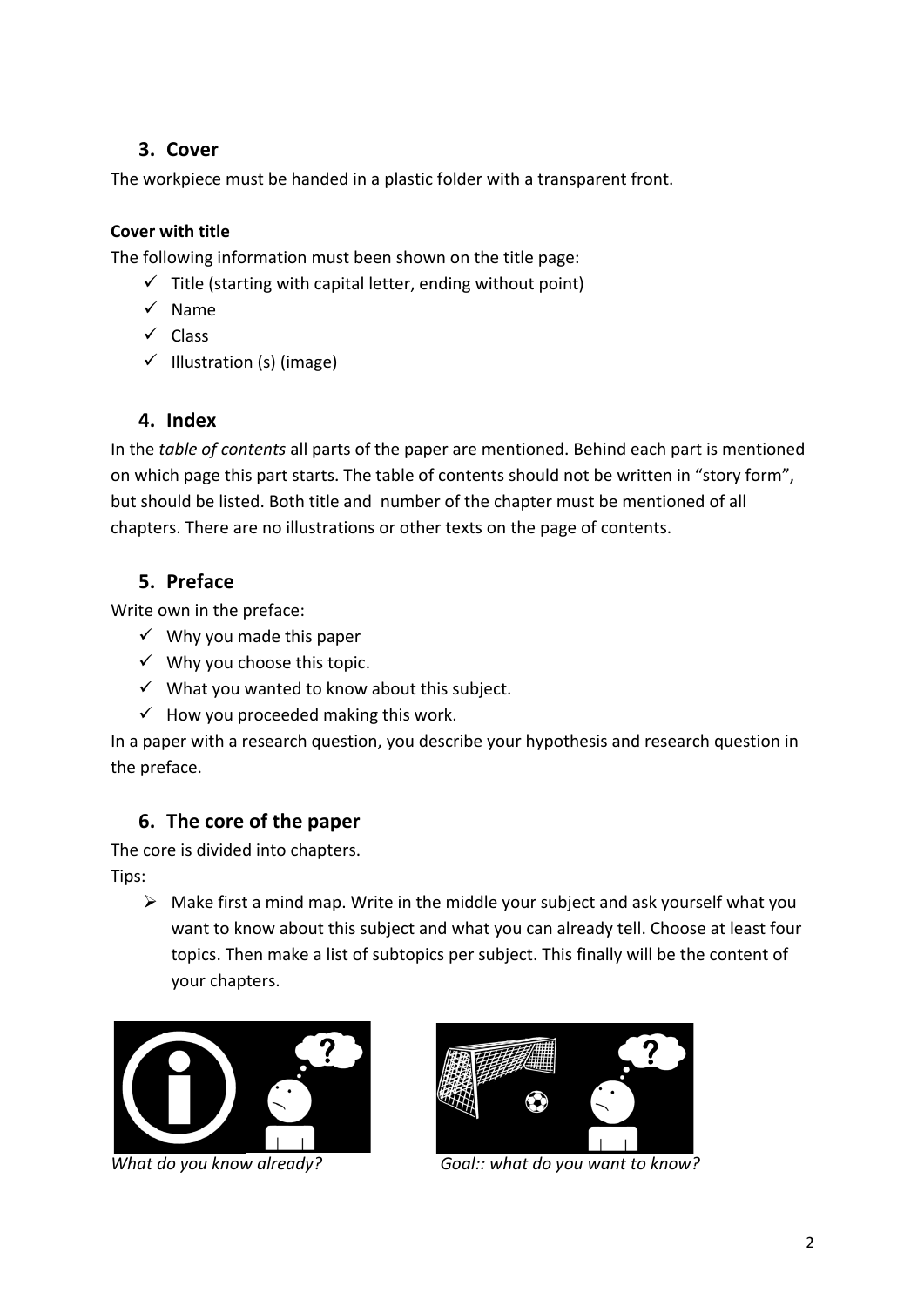- $\triangleright$  Do not make your chapters too long, but use at least one A4 of written text (without pictures).
- $\triangleright$  Each chapter has a number and a title of at most one line.
- $\triangleright$  Each chapter starts on a new page.
- $\triangleright$  The texts of the core of the paper and the chapter division must be constructed logically.
- $\triangleright$  If you add pictures they should fit to the text. Write in *italic* letters under the picture what is shown
- $\triangleright$  Pictures must be of good quality.
- $\triangleright$  Make some nice division of pictures over the page (one time in the middle, the other time at the bottom, for example).

### **7. Epilogue**

The final word must be in line with your introduction You must make clear what you have learned by making this paper about:

- The subject of your paper ( make a short summary).
- Making your work itself (the process).
- In a paper with a research question, you describe your answer to your research question here.
- The final word also contains your own opinion about the topic or the process of creating this paper.

#### **8. Sources:**

All sources that you used for this paper are listed here. The sources are divided into:

 $\rightarrow$  Books: Title, the name of the writer and used parts or pages.

 $\rightarrow$  Magazines / newspapers: Name magazine, volume + number, used pages, article title and name writer.

 $\rightarrow$  Internet: The title of the piece on the internet the addresses of websites used (homepages) and the addresses of the individual pages (URL)

 $\rightarrow$  Videos: The title of the video, the URL if the film is found on Internet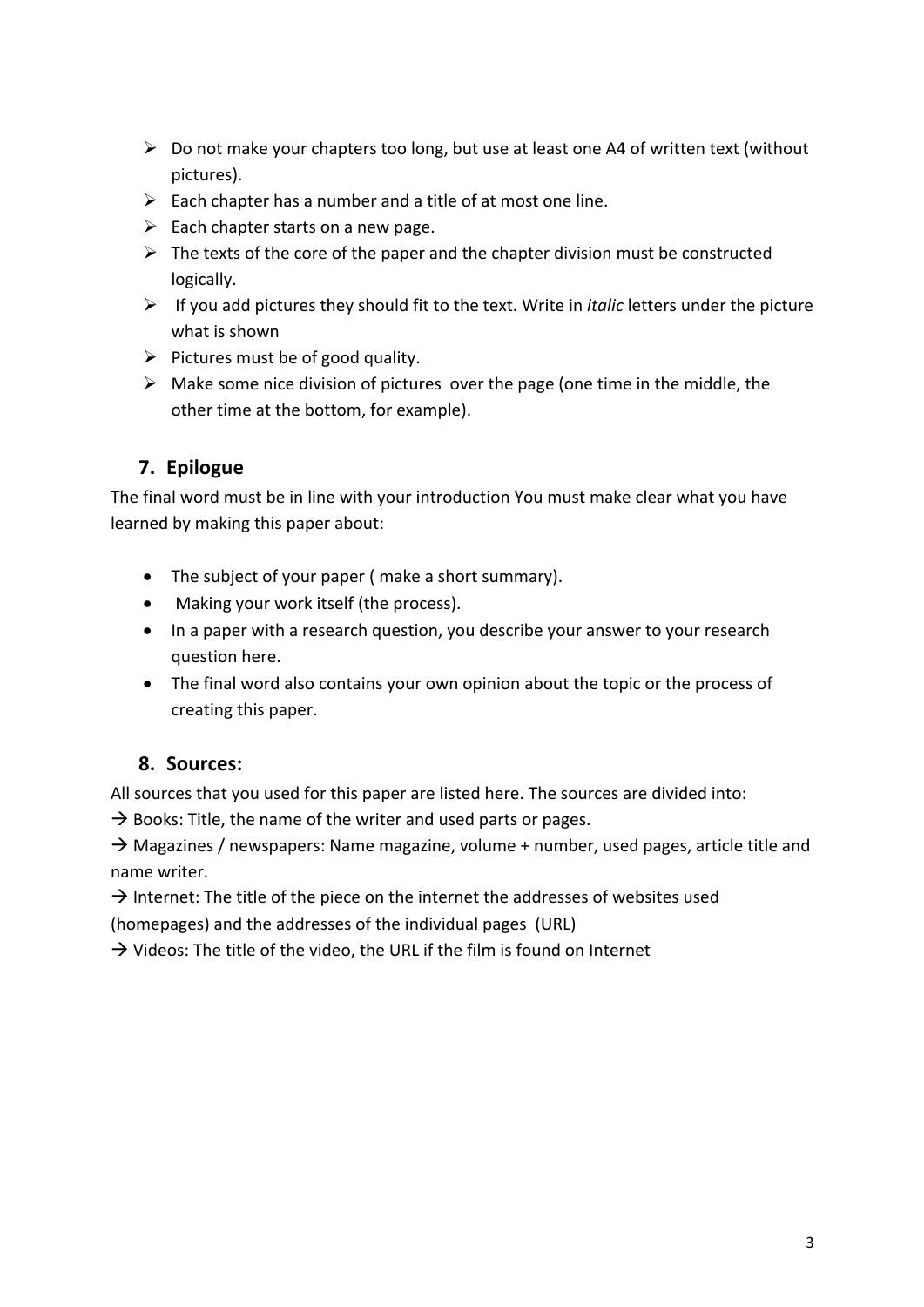# **B. Step-by-step plan Paper (duration: six weeks)**



*Monitor:* keep track of whether and how you follow your step-by-step plan

#### **Week 1**

- Cover: With title, name, group and illustration.
- Table of contents: With titles of the chapters + page numbers.
- Preface: Explanation choice topic. (and possibly research question)

#### **Week 2**

- Chapter  $1 + 2$
- Start writing.
- Consider the following tips:
	- $\triangleright$  Working with a research question is useful. Regarding. your question, remember your sub-questions in your mind map. This will be your chapters.
	- $\triangleright$  Start each chapter on a new page.
	- $\triangleright$  Make sure there are no spelling mistakes in your workpiece.
	- $\triangleright$  Work with paragraphs.

#### **Week 3**

- Chapter  $3 + 4$
- Continue writing.
	- $\triangleright$  Think of the tips given earlier.

#### **Week 4**

- Chapter 5
- Continue writing  $+$  small summary of found data.
	- $\triangleright$  Think of previously given tips.

#### **Week 5**

- Epilogue
- Sources: Titles of books + author, websites with full mention of links.

#### **Week 6**

• Submit your paper in a folder or bound.